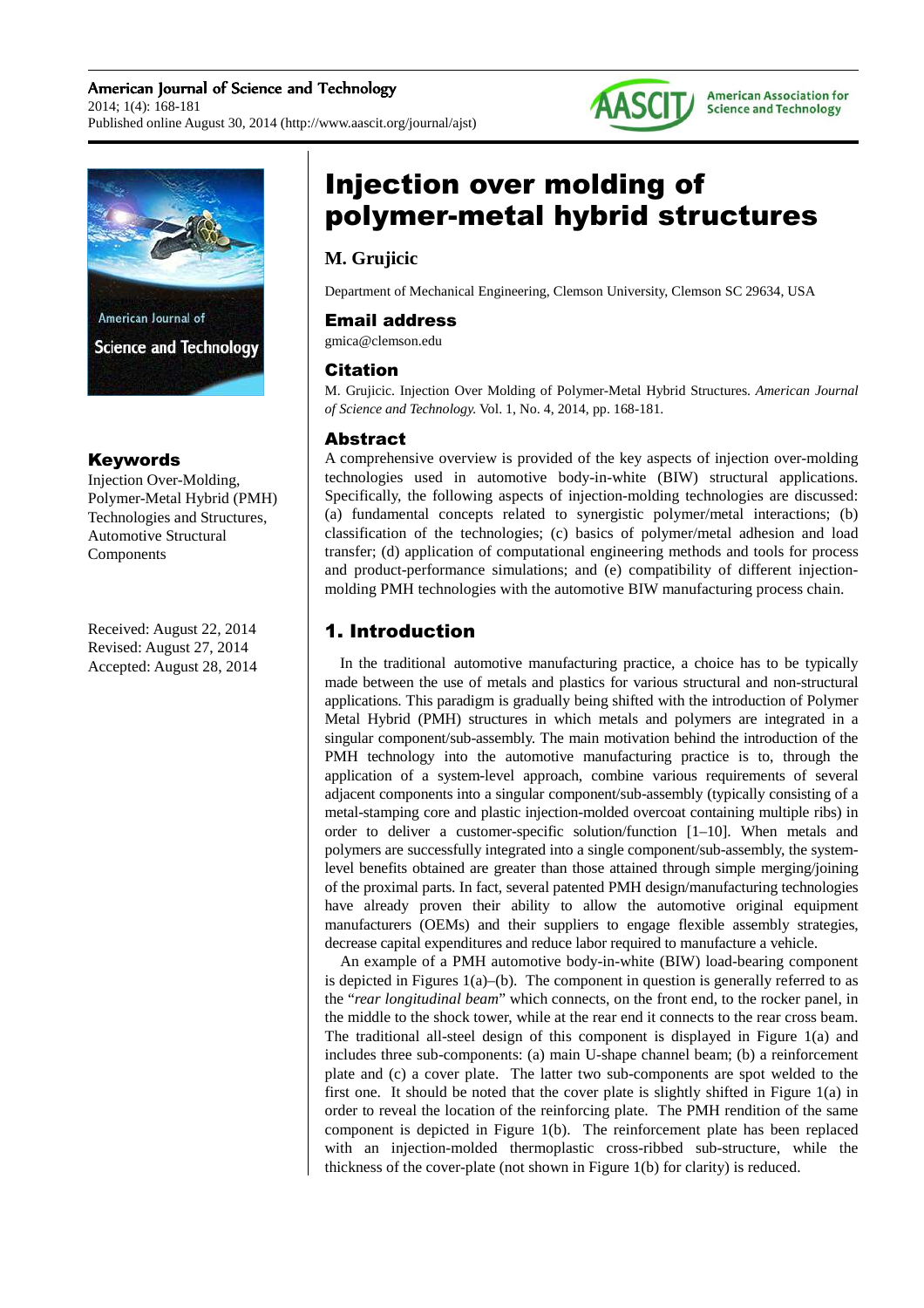

*Figure 1. An example of the: (a) All-metal and (b) Polymer Metal Hybrid (PMH) load-bearing automotive component.* 



*Figure 2. The basic concept utilized in the PMH technologies. Buckling in an open-channel all-metal component in (a) has been prevented by a riblike plastic substructure in (b) which provides the needed lateral support.* 

The basic concept utilized in all PMH technologies is illustrated in Figures 2(a)–(b). An open-channel thin-wall sheet-metal component can readily buckle under compressive load, Figure 2(a). With very little lateral support, provided by a thin-wall cross-ribbed injectionmolded plastic subcomponent, Figure 2(b), the buckling resistance (and the stiffness) of the component can be greatly increased (while the accompanying weight increase is relatively small).

Among many technical and economic benefits associated with the use of the PMH technologies, the following appear to be the most important: (a) reduction of the number of components; (b) production of the integrated components ready to assemble; (c) weight reduction compared to the traditional all-metal solutions; (d) additional design and styling freedom; (e) production of in-mold features like brackets, bosses and attachment points; (f) safety improvement due to lowered center of gravity of the vehicle; (g) a major (several-fold) increase in the bending strength of stamped metal sections. This effect is well understood and is attributed to the plastic subcomponent which forces the metal to maintain its cross-section properties throughout the loading cycle and delays the onset of failure due to localized buckling; and (h) improved damping in the acoustic range (relative to their all-steel counterparts, often as high as four times lower initial decibel reading measured in a simple hammer-strike test).

The first publicly-reported case of the introduction of the PMH technology into the automotive manufacturing practice is the PMH front end of the Audi A6 [11]. This component was produced by Ecia, Audincourt/France by injection over-molding a sheet-metal stamping with a crossrib-shaped structure made of elastomer-modified polyamide PA6 - GF30 (type: Durethan BKV 130 from Bayer). Through direct mechanical testing of the PMH front end, it was demonstrated that the two constituent materials (i.e. metal and plastics) act synergistically to impart the mechanical performance to the PMH component which is not found in either of the two materials, *per se*.

Over the last few years, there has been an accelerated trend to replace all-steel structures in automotive front-end modules with their PMH counterparts. Besides their use in automotive front-end applications, PMH structures are finding an increased use in other automotive (e.g. instrument-panel and bumper cross-beams, door modules, tailgates, etc.) and non-automotive (e.g. appliance housings, bicycle frames, etc.) applications. In addition to an increased use of the PMH structures in automotive and non-automotive applications, new PMH technologies are being developed as alternatives to the classical overmolding method first established by Bayer/Ecia [11, 12].

# 2. Classification of PMH **Technologies**

Examination of all PMH technologies currently being employed in the automotive and non-automotive industries suggests that four major categories can be defined: (a) Injection over-molding technologies; (b) Metal overmolding technologies combined with secondary joining operations; (c) PMH technologies involving adhesive bonding; and (d) Direct-adhesion PMH technologies. Each of these categories of PMH technologies is briefly described below.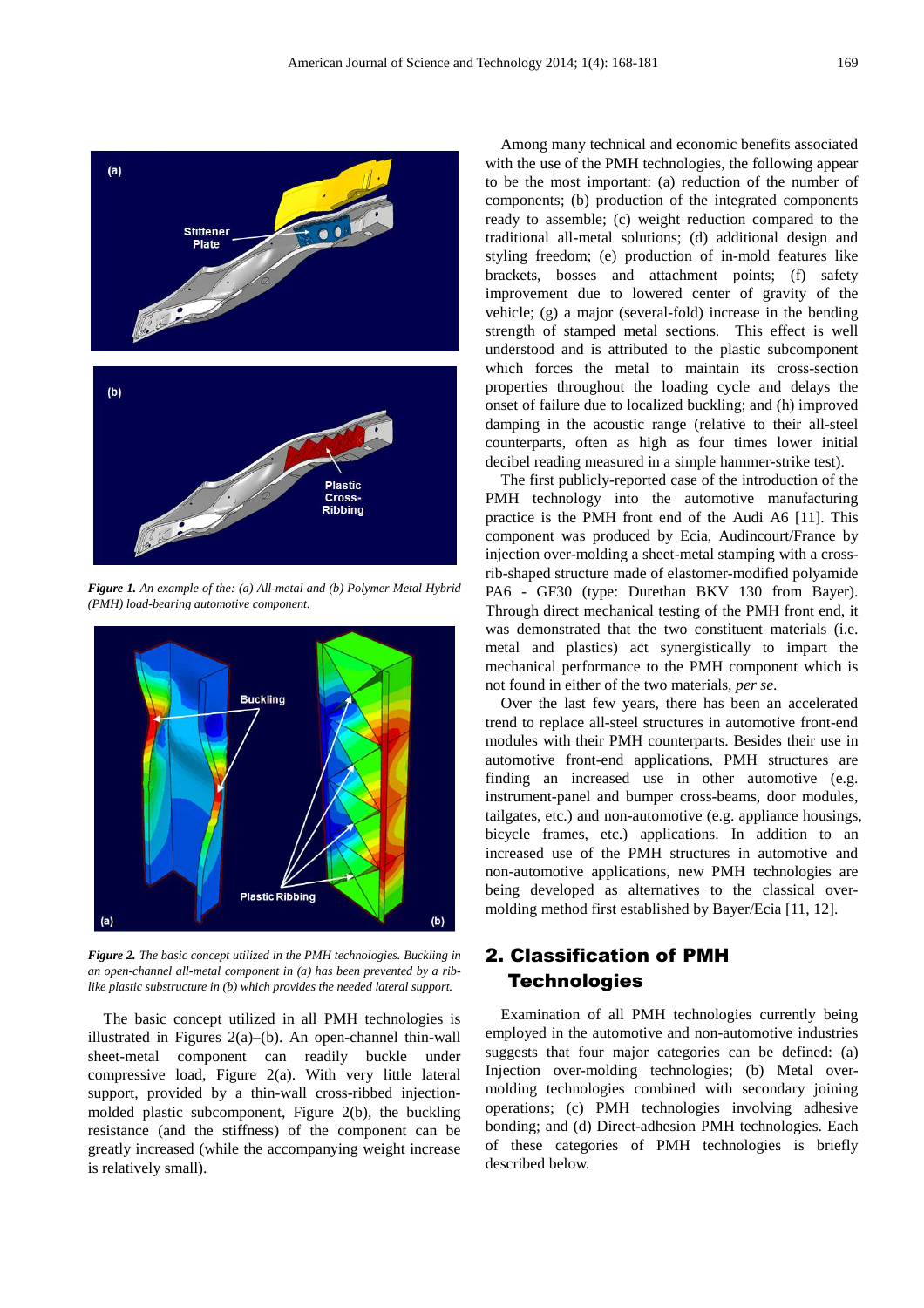#### 2.1. Injection Over-Molding PMH **Technology**

This process was originally introduced and patented by Bayer [12]. The process involves the following steps: (a) sheet-metal blanks are stamped to obtain desired (typically, U) shape of the metal inserts; (b) flared through-holes are punched into the metal inserts; (c) inserts are next placed in the injection-molding die; and (d) injection molding is used to over-mold the metal inserts with a cross-ribbed integrated structure made of 30% short glass-fiber-filled polyamide (i.e. nylon-6). In this process, tight interlocking between the metal insert and the short-fiber-filled nylon cross-ribbed structure, and the attainment of a superior combination of the PMH component stiffness and buckling resistance, are achieved through: (a) formation of rivets from the molten nylon which penetrated the insert throughholes; and (b) over-molding of the U-shaped insert flanges. A solid model of the simplified PMH component (consisting of an over-molded cross-ribbed nylon structure and a U-shaped metal stamping) produced by injection over-molding is displayed in Figure 3.



*Figure 3. Exploded and integrated views of a prototypical injection-overmolded (simplified) load-bearing automotive body-in-white (BIW) PMH component.* 

In the earlier renditions of this PMH technology, the over-molded cross-ribbed structure was limited to

(extruded) two-dimensional geometries, due to the fact that an injection molding press normally opens in only one direction. In more recent renditions of this PMH technology, side motion of the tooling has been added, which enabled fabrication of multi-directional ribbed structures. These modifications in the cross-ribbed reinforcing nylon structure were found to yield significant improvements in the load-bearing capability of the PMH component relative to its U-shaped steel-stamping counterpart.

#### 2.2. Metal Over-Molding PMH Technology

This PMH technology was originally developed and patented by Rhodia [13] and employed for the front-end module of a 2004 light truck intended for the South American market. The manufacturing process involves the following main steps: (a) a U-shaped steel stamping is placed in an injection mold and the underside of the stamping coated with a thin layer of short-fiber-filled nylon; (b) a separate injection-molding operation is used to fabricate a cross-ribbed nylon structure; and (c) lastly, in a secondary operation, the over-coated metal stamping and the cross-ribbed nylon structure are joined using ultrasonic welding. The main benefits of this PMH technology are: (a) potential for the fabrication of closed-section PMH components which, due to the continuous nature of the metal/polymer bond lines, exhibit a high load-bearing capability; and (b) enabling of functional integration like cable housings and air or water channels due to the hollow core of the PMH structure. In a more recent rendition of this PMH technology, gas or water injection-molding is employed in order to produce a stiffer, thinner coating for enhanced load-bearing capabilities and increased functional integration.

Another, low-cost rendition of this technology is the socalled Plastic-Metal Assembling process, also developed and patented by Rhodia [14]. The process comprises three main steps: (a) within the first step, a U-shaped steel stamping with punched holes and a nylon injection-molded component, which contains columns or heat stakes that can lock into the stamping holes, are produced separately; (b) next, the two sub-components are brought into contact while ensuring that the nylon columns penetrate the stamped holes; and (c) lastly, the two sub-components are joined using ultrasonic welding or heat staking to form locking rivets from the ends of the plastic columns.

#### 2.3. Adhesively-Bonded Polymer-Metal-Hybrid Structures

This type of PMH technology was developed and patented by Dow Automotive [15], and introduced in 2003 in prototype form for a Volkswagen front-end module. This process involves three main steps: (a) a separate fabrication of the metal stamping and the injection-molded crossribbed structure made of short-glass-fiber filled polypropylene; (b) application of Dow's proprietary low-energy surface adhesive (LESA) to the sub-components to be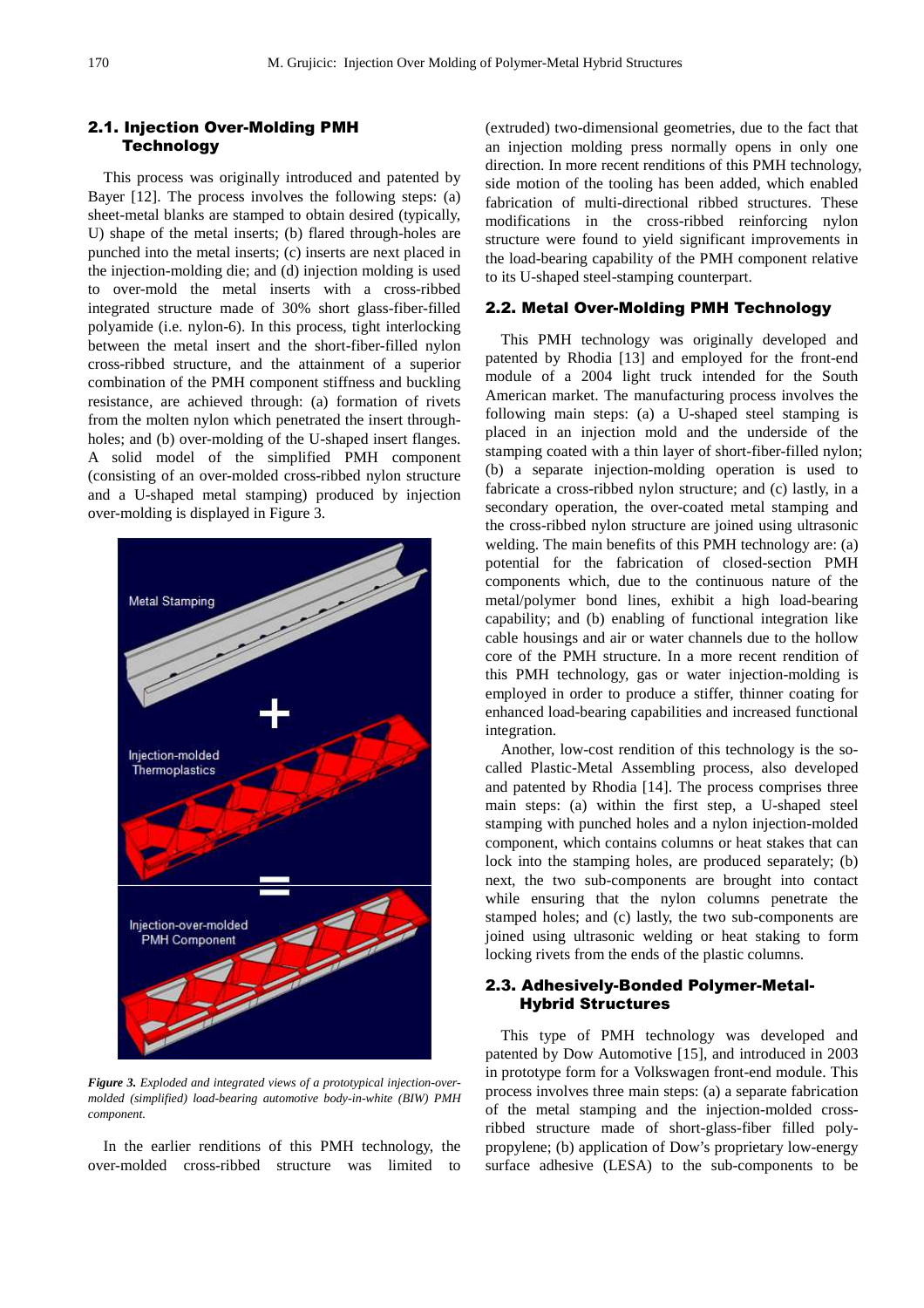joined using high-speed robots; and (c) curing of the resulting adhesive joint. Often, to help maintain alignment of the sub-components during curing of the adhesive, snap features are designed into the sub-components.

The main additional advantages of this PMH technology are: (a) the acrylic-epoxy adhesive LESA does not require cleaning or other types of pre-treating of the low surfaceenergy poly-propylene; (b) adhesive bonding creates continuous bond lines, minimizes stress concentrations and acts as a mechanical buffer which absorbs and delocalizes contact stresses between the metal and polymer subcomponents; (c) adhesively-bonded PMHs enable the creation of closed-section structures which offer high loadbearing capabilities and the possibility for enhanced functionality (e.g. direct mounting of air bags in instrument-panel beams or incorporation of air or water circulation inside door modules); and (d) through proper selection of the LESA grade, adhesively-bonded PMH structures can be optimized with respect to their stiffness, buckling resistance, toughness, adhesion strength and cure time.

#### 2.4. Direct-Adhesion Polymer-Metal-Hybrid **Technology**

This PMH technology is currently being developed [16– 17] and is aimed at addressing some of the main limitations of the aforementioned three PMH technologies. Among a number of limitations/shortcomings of the current PMH technologies, the following appear to be most noteworthy: (a) the injection over-molding process requires the presence of through-holes in the metal stamping for the formation of the interlocking rivets. However, the presence of these holes may compromise the functionality and/or mechanical performance (or even structural integrity of the critical load-bearing) PMH components; (b) the injection overmolding process also requires over-molding of the metalstamping flanges for effective metal-to-polymer interlocking. Since these flanges are often needed for spot welding purposes, their over-molding may not be allowed; and (c) in the case of adhesively-bonded PMH structures, the high cost of the adhesive, the relatively long curing time and the limited ability of the adhesive to withstand aggressive chemical and thermal environments encountered in the paint-shop during body-in-white (BIW) pre-treatment and E-coat curing may be considered as potential limitations.

Within the direct-adhesion PMH technology, the joining between the metal and thermoplastic sub-components is attained through direct-adhesion of injection-molded thermoplastic cross-ribbed structure to the metal without the use of interlocking rivets, over-molded edges or structural adhesives [18]. Within this PMH technology, various mechanical, physical and chemical phenomena and processes are taken advantage of in order to attain a desired level of polymer-to-metal adhesion strength. As reported in Ref. [19], polymer-to-metal direct-adhesion technologies can be classified as:

- (a) Technologies relying on surface roughness lengthscale polymer/metal mechanical interlocking phenomena [e.g. 20–22]. While still of a mechanical interlocking character, the mechanism of plastic-to-metal joining in the case of these PMH direct-adhesion technologies is distinct from that found in the standard *insert over-molding* process which relies on the shrink-fit phenomenon and special under-cut geometrical features for good polymer-to-metal load transfer. In the case of direct-adhesion PMH technologies relying on polymer/metal mechanical interlocking phenomena, polymer/metal interlocking occurs by the infiltration of the micron-size roughness features of the metal substrate by the molten plastic and, upon solidification, the formation of mechanical micronsize interlocks. It is well-established [20–22] that for successful polymer/metal joining, metal subcomponent preheating is extremely critical. It was suggested in [19] that metal subcomponent preheating can be effectively achieved by integration of an induction heater into the injectionmolding mold;
- (b) Technologies employing in-coil or stamped-part metal priming with adhesion promoters [e.g. 23, 24]. The most frequently used primer is silane which, owing to its amino and vinyl functional groups, acts as a *"coupling agent"* which promotes adhesion between inorganic (metallic, in the present case) and organic (polymeric, in the present case) materials. For silane to act as an adhesion promoter, its organo-reactive moieties must be in contact with polymer and metal which is achieved by coating the metal substrate with silane just prior to injection molding of the polymer [25]. It is generally believed that the silane coupling reactions take place in the following sequence: (i) hydrolysis of the alkoxy group which results in the production of hydrogen; (ii) formation of the hydrogen bonds at the polymer/metal interface; (iii) interfacial condensation of the functional groups; and lastly (iv) interfacial chemical reactions with the polymer and metal resulting in the formation of interfacial bonds [26]:
- (c) Technologies based on chemical modifications of the injection-molding thermoplastic material for enhanced adhesion to metal [e.g. 27, 28]. Efforts have been reported in the open literature involving modification of either polymerized thermoplastic material (through the formation of polymer blends, [27]) or at the monomer level (through direct changes in the monomer chemistry). In the work reported in Ref. [10], poly-amide was chemically modified by blending it with self-ordering poly- (ester-amide) block co-polymer (a hot-melt adhesive-like material). The resulting polymer blend was found to exhibit an exceptionally high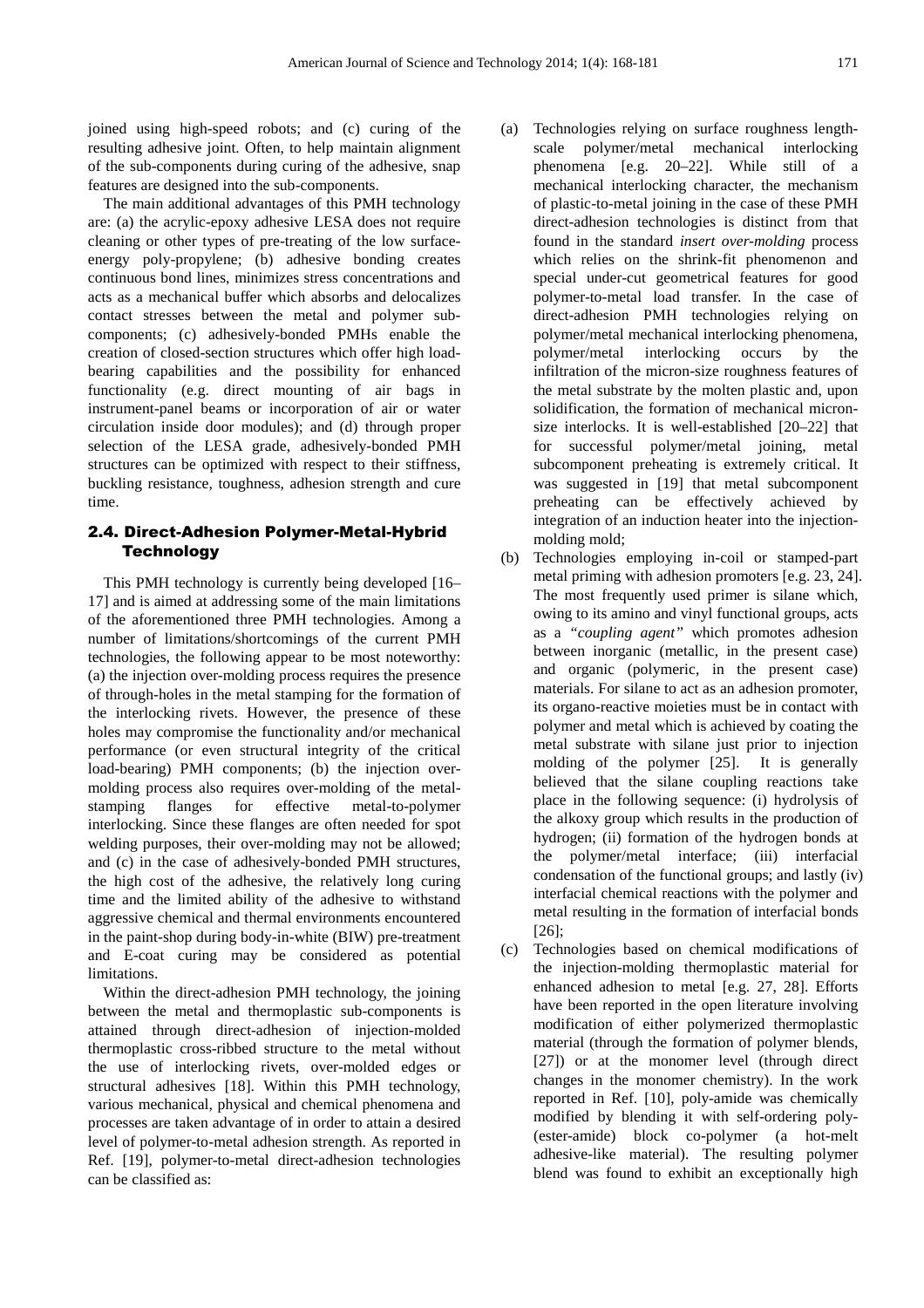adhesion strength (>20MPa) even in the cases in which metal surfaces were not pre-cleaned and were left covered with drawing compound/oil prior to injection over-molding.

An example of chemical modification of the thermoplastic resin for enhanced polymer/metal adhesion, was reported in Ref. [28]. In this work, the effect of direct addition of various concentrations of styryl silane to styrene (monomer) resin on the ability of the resin to directly bond to aluminum upon polymerization was investigated. It was found that the concentration of styryl silane in styrene resin affected: (i) the thickness of the polymer-to-metal bonding interface; (ii) the polymer/metal adhesion strength; and (iii) the bond-strength sensitivity to the presence of moisture. In addition, the results revealed that metal-surface preparation via either chromic-sulfuric acid etching or phosphoric acid anodization is highly critical for attaining good polymer-tometal adhesion. This observation was rationalized by the role of etching surface treatment in ensuring that a sufficient density of binding sites is available to provide grafting or tethering of the polymer interfacial layer to the metal surface.

The thickness of the interfacial layer, which is controlled by the concentration of silane in the styrene monomers, has been found to have a dominant effect on the adhesion strength. Specifically, when the thickness of the polymer interfacial layer becomes comparable with the average distance between the polymer-chain entanglement points, the polymer-to-metal adhesion strength attains its maximum value;

- (d) So-called "*clinch-lock*" PMH technology [8] which utilizes some ideas from the spot-clinching sheetmetal mechanical fastening/joining process. Specifically, stamping is used to produce shallow millimeter-size *"dove tail"* shape impressions/ indentations into the metal subcomponent/stamping. These impressions ensure that the subsequently injection over-molded thermo-plastic subcomponent is securely anchored to the metal subcomponent. The joint provides effective metal/polymer connectivity by at least two distinct mechanisms: (i) mechanical interlocking; and (ii) enhanced adhesion due to an increased metal/polymer contact surface area; and
- (e) Other approaches aimed at enhancing polymer-tometal direct-adhesion through physical and chemical modifications in the metal-subcomponent surface [29–32]. For example, in Ref. [31], Openair® plasma is utilized to modify metal subcomponent surface via the combination of the following mechanisms: (i) surface cleaning, e.g. the removal of organic contaminants; (ii) ablation, which removes weakly-bonded surface layer; and (iii) potential chemical modification due to enhanced surface reactivity and the potential for the occurrence of surface chemical reactions.

# 3. Mechanisms for Polymer/Metal Joining

It is well-established [e.g. 1] that structural/functional performance of a PMH component depends greatly on the extent of load transfer through the polymer/metal interfaces which, in turn, is controlled by the mechanism and strength of polymer-to-metal joining. Hence, it is important to identify and understand the nature of this joining across the four aforementioned groups of PMH technologies.

#### 3.1. Injection Over-Molded PMH Structures

In this case, polymer-to-metal load transfer is carried out through purely mechanical component-length-scale polymer/metal joints. These joints rely on the operation of shrink-fit phenomena and on the formation of mechanical interlocks promoted by the presence of special under-cut geometrical features within the metal subcomponent.

#### 3.2. Metal Over-Molded PMH Structures

In this case, it is the interface between the coating and the metallic subcomponent that plays a critical role in the load transfer, since the interface between the injectionmolded polymeric subcomponent and the coating, after ultrasonic welding, is effectively seamless. As will be discussed below, in conjunction with the direct-adhesion PMH technologies, there are a number of potential (mechanical and chemical) polymer/metal adhesion mechanisms.

### 3.3. Adhesively-Bonded PMH Structures

In this case, polymer-to-metal interface is replaced with a thin-layer structural interphase. Due to the presence of a large number density of interfacial covalent bonds, the interphase layer is typically stiff and strong and enables almost complete load transfer between the two PMH components.

#### 3.4. Direct-Adhesion PMH Structures

As reviewed earlier, there are several direct-adhesion PMH technologies and they rely on different polymer/metal joining mechanisms. For example, one class of directadhesion PMH technologies relies on the formation of surface roughness length-scale polymer/metal mechanical interlocks [e.g. 20–22] which are formed as a result of the infiltration of the surface roughness features of the metal substrate by, and subsequent solidification of, the molten plastic. On the other hand, in the case of the directadhesion PMH technology which employs metal surface priming, as in the case of cold-rolled mild steel stamping primed with amino-silane and over-molded with poly- (vinyl chloride), PVC [23], the polymer/metal joining mechanism is rationalized as follows: (a) amine hydrochloride complexes appear to form by protonation of amino groups of the silanes with HCl that was liberated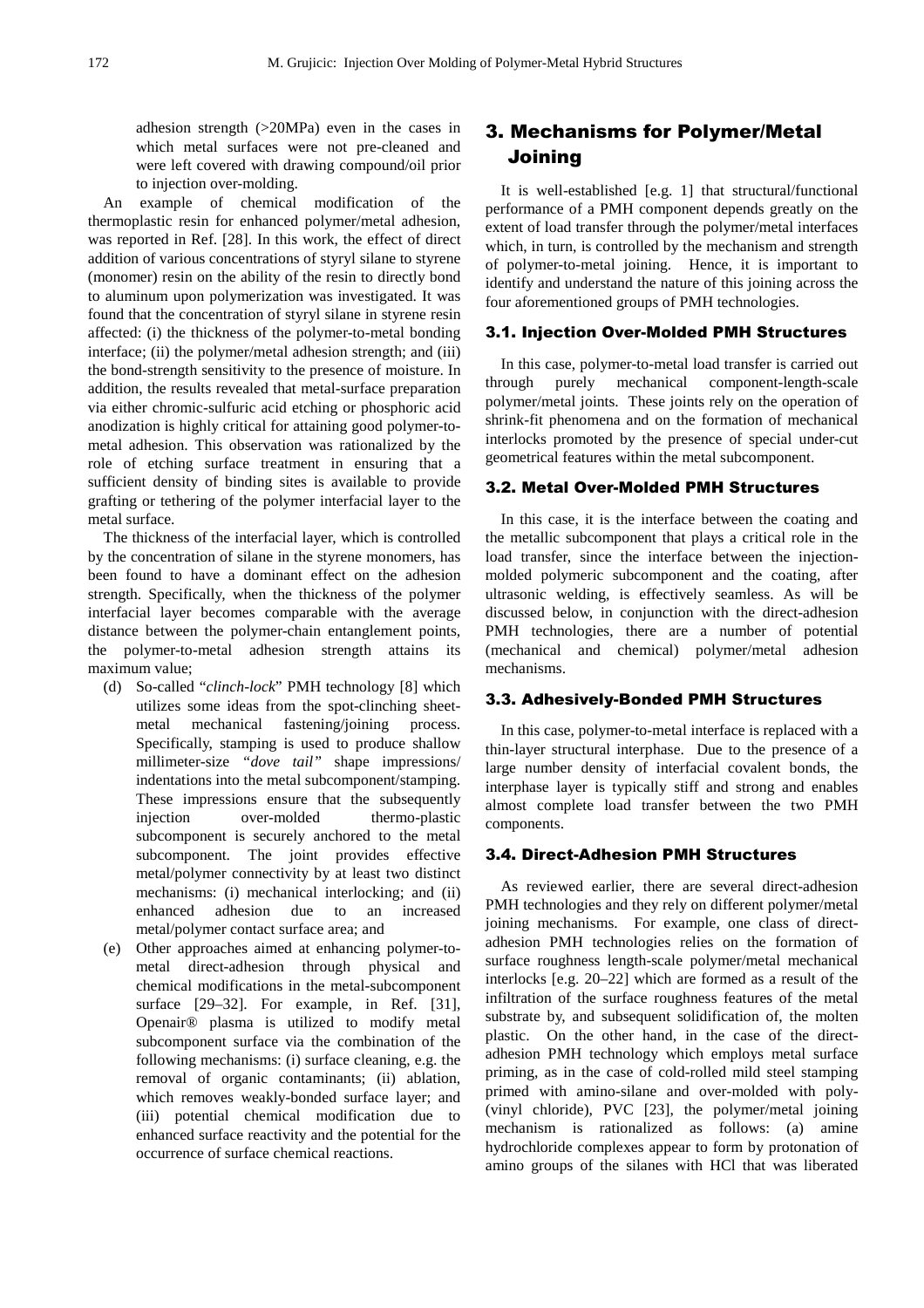from PVC during the onset of thermal dehydro-chlorination; (b) furthermore, quaternization or nucleophilic substitution of labile pendent allylic chloride groups by amino groups on the silanes takes place, thus grafting PVC onto the amino-silanes. It was determined that PVC having βchloroallyl groupings along its chains showed better adhesion with steel pre-coated with amino-silanes; and (c) interdiffusion of the polymer phase and the silane phase was found to be also critical in obtaining good adhesion.

# 4. Results

In order to assess the potential of PMH technologies for use in load-bearing automotive body-in-white (BIW) structural components, various multi-disciplinary computational methods and tools have been utilized by a number of researchers, designers and manufacturing engineers (e.g. [18, 33]). The analyses cover the following aspects of the PMH component design, fabrication, performance and end-of-life considerations:

- (a) application of the engineering design optimization methods and tools to the design of an automotive BIW PMH component which meets functional requirements (e.g. those related to stiffness, strength and buckling resistance) while accounting for the component manufacturability constraints;
- (b) detailed computational fluid dynamics numerical simulation of the filling (including flow-induced changes in fiber orientation), packing, and cooling stages of the injection molding process used to fabricate PMH short-fiber-filled polymeric subcomponent, and an anisotropic thermo-viscoelastic computation of the thermally- and pressureinduced (in-mold) stresses in an injection-molded short-fiber-filled polymeric subcomponent;
- (c) structural mechanics analysis (based on the use of multi-layer shell elements) of shrinkage and warping caused by the relaxation of the in-mold stresses after polymeric-subcomponent (in the case of metal over-molding or adhesive-bonding-based PMH technologies) or hybridized subcomponent (in the case of injection over-molding and directadhesion-based technologies) ejection from the injection-molding mold; and
- (d) structural mechanics analysis (including the effect of adhesion-based load transfer between metallic and polymeric subcomponents) of the PMH component stiffness and strength under several simple monotonic loading modes and under creep.

In the remainder of this section, a brief overview is provided of these computational analyses.

#### 4.1. PMH Component Design and **Optimization**

Due to ever-more restrictive lightweight targets and the demands for shortened product development time-scale in the automotive industry, a continuous need has arisen for an

integration of advanced computer aided optimization methods into the overall component/sub-assembly design process. This is particularly true in the case of structural load-bearing PMH BIW automotive components. In most cases, the design of the load-bearing PMH components is driven not only by stiffness and buckling-resistance requirements but also by strength requirements (e.g. to obtain the required performance in side-impact collisions).

Automotive BIW structural PMH components are typically designed using the following finite-element based two-step engineering design-optimization procedure: (a) topology optimization is performed first to obtain a general idea about an optimal configuration of the BIW component in question which ensures mass-efficient load paths; and (b) the component topology obtained in (a) is next interpreted to form an engineering design which is then optimized under real functional requirements, using non-linear finiteelement based, detailed size- and shape-optimization methods and tools. Within these optimization procedures, geometrical and material aspects of the PMH component are treated as design variables, the objective functions are defined in terms of the functional performance requirements (as typically quantified by the required levels of stiffness, strength or buckling resistance) while constraints are generally associated with component manufacturability, material compatibility with the BIW manufacturing process chain, cost, etc. Examples of the results obtained using strength-based topology and detailed-design optimization procedures for a simplified automotive BIW structural PMH component are shown in Figures 4(a)–(b), respectively.

Bending Load Lower-Shell **Fixed End**  $(b)$ 

Polymer<br>Sub-Structure

*Figure 4. Results of strength-based: (a) topology; and (b) detailed-design optimization procedures for a simplified automotive BIW structural PMH component.*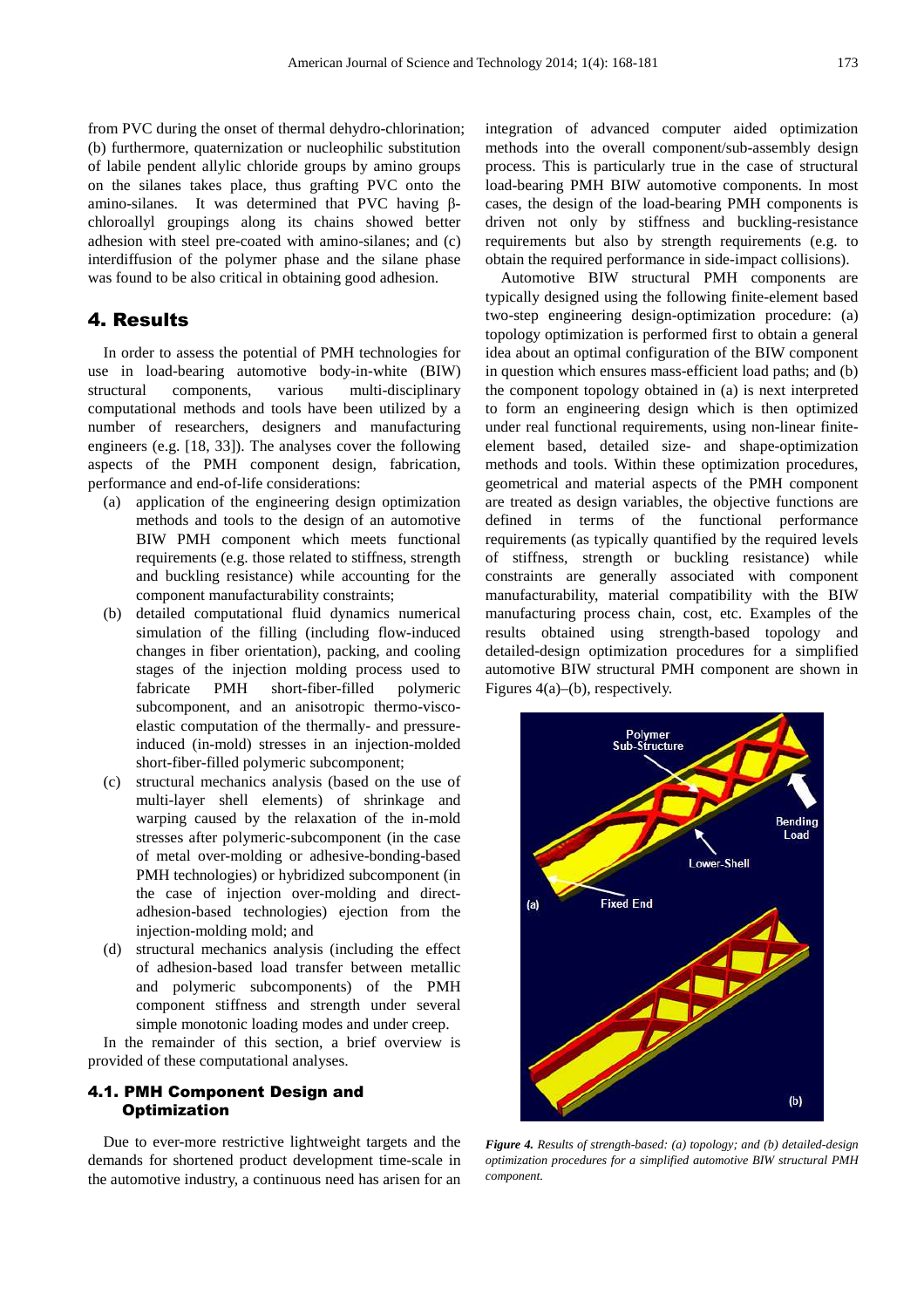### 4.2. Modeling and Simulations of the Injection-Molding Process

Thermoplastics injection molding is a widely used manufacturing process for producing parts/components with a high degree of geometrical complexity. A typical injection molding process involves four distinct stages: (a) *filling* of the mold with molten thermoplastics; (b) *packing* – injection of additional material into the mold under high pressure to compensate for the cooling-induced volumetric shrinkage of the material; (c) *cooling* which gives rise to the solidification of the material residing in the mold; and (d) *ejection* of the solidified part/component from the mold. During the filling, packing and cooling stages of the injection molding process, the material is subjected to complex thermo-mechanical loading which gives rise to the changes in local specific volume (density), component shape as well as to the development of the in-mold stresses within the component. In other words, while the (thin-wall) component resides in the mold, it is constrained by the mold causing internal stresses to develop within the component during solidification of the melt and subsequent cooling. Upon ejection, these stresses relax causing distortion/warping and further shrinkage of the molded component. Further warping and shrinkage of the component may occur during cooling to room temperature of the ejected molded component.

To take into account the fact that the injection-molded plastic subcomponent is made of short-fiber-filled thermoplastics, and hence, may possess a heterogeneous, nonisotropic material, the following injection-molding process simulation sub-analyses are generally carried out: (a) identification of the optimal placement and the number of thermoplastic-melt injection points; (b) mold-filling; (c) melt-flow-induced changes in the fiber orientation distribution; (d) mold-packing; and (e) in-mold stresses. These sub-analyses are briefly reviewed below.

*Optimal Placement and Number of Injection Points:*  Before simulations of the injection molding process can be carried out, the optimal placement and the number of injection points (gates) has to be determined. To determine an optimum number and location of the gates, a constrained optimization analysis is typically employed within which optimum values of the objective function (the degree of balanced flow which ensures that regions within the mold which are furthest away from the gate(s) are filled at approximately the same time [34]) is attained through the selection of the number and location of injection-points (design variables) while meeting the constraints imposed by: (i) the component geometry; (ii) the properties of the thermoplastic melt; (iii) the specified injection-molding process parameters; and (iv) injection-molding feasibility (i.e. successful filling of the sections associated with the minimum plastics-wall-thickness).

*Mold-Filling Analysis:* Earlier computational efforts reported in the literature were mainly focused on predicting pressure and temperature distributions within the mold cavity and melt-front advancement during mold filling [35– 40]. More recent computational efforts, on the other hand, have also addressed post-filling phenomena such as flowinduced changes in the fiber orientation distribution, and the development of in-mold stresses within the component [41, 42]. Furthermore, while the early efforts employed mainly empirical material and melt/mold interaction models [e.g. 42], the more recent computational investigations employed more physically-based material models and contact algorithms [e.g. 43].

Within the mold-filling analysis, the three basic conservation equations, i.e. the mass, momentum and energy conservation equations, are integrated spatially and temporally using a (typically explicit) numerical scheme. In the case of semi-crystalline polymeric materials, the aforementioned partial differential equations have to be combined with an additional (differential or algebraic) equation defining the rate of crystallization.

It should be noted that, when a mold-filling computational analysis involves short-fiber-filled thermoplastics, the melt-flow local field is generally assumed to be independent of the orientation distribution of the fibers. On the other hand, the flow field causes re-orientation of the fibers and changes in their local orientation distribution. Strictly speaking, the exclusion of the effect of fiber orientation on the local flow field is justified only in the case of injection molding of the thin-walled components, in which the fibers are oriented nearly parallel to the plasticwall mid-plane and, hence, their interaction with the melt flow is limited [44–49]. The conditions which have to be satisfied in order for the influence of the fiber distribution function on the flow to be neglected can be found in Ref. [50].

Since injection molding of PMH subcomponents or overmolding of the PMH components involves melt flow through thin mold-cavity channels, through-the-thicknessvariations in pressure are generally neglected and the melt flow is treated to be of a Hele-Shaw flow character [51]. Consequently, mold-filling analysis is simplified and involves not the direct solution of the governing conservation equations but rather a solution of the pressurebased (elliptical partial differential) Hele-Shaw flow equation [51]. When solving the Hele-Shaw flow equation, the shear-rate, pressure and temperature dependencies of the material viscosity must be specified. This is typically done using the Cross model [43]. Furthermore, the following boundary conditions are typically used in conjunction with the Hele-Shaw equation: (a) Either the inlet-flow rate or the pressure boundary condition are defined at the injection points; (b) A zero-pressure condition is defined on the advancing flow front; and (c) A zero-normal-pressure gradient is specified over the moldcavity-surface. While these boundary conditions do not generally ensure a *"no-slip"* condition over the moldcavity-surface (and may allow the fluid to *"slip"*), the resulting inaccuracies in the velocity-field predictions are typically found not to be significant [52].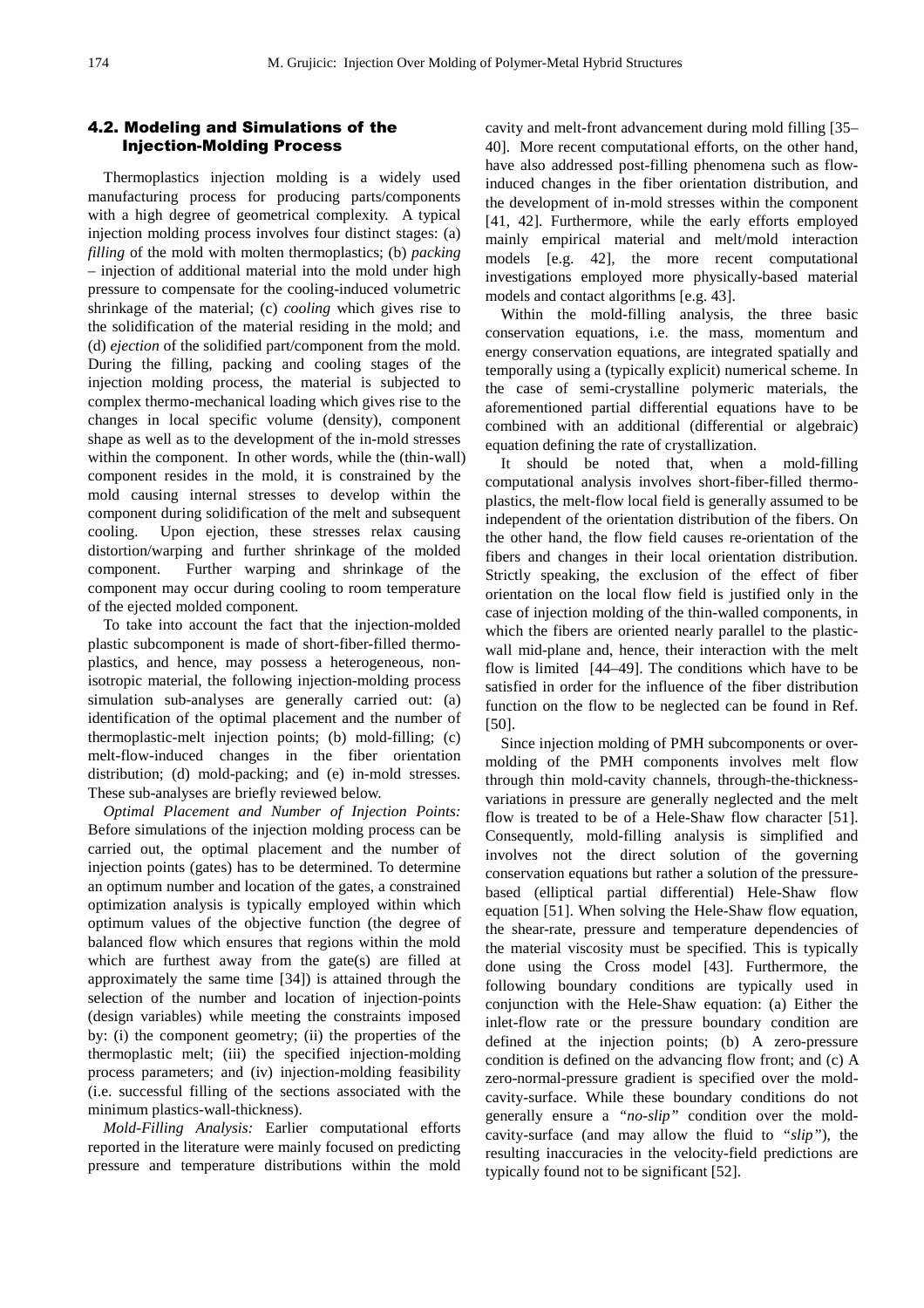Since the Hele-Shaw flow equation considers only the flow parallel with the local mid-plane, it does not account for the fountain flow and may lead to inaccuracies in the temperature and fiber-orientation predictions. These inaccuracies are generally mitigated using one of the local approximations [39].

One of the results of the mold-filling analysis is determination of the instantaneous location of the flow front. Typically, the flow front is tracked by discretizing the mold cavity into a large number of control volumes and by determining the state of filling of each control volume.



*Figure 5. An example of the mold-filling analysis results showing spatial distribution of the local filling time for the case of a vehicle PMH frontend module. (Please note that metallic stampings are not visible since they are placed within the mold cavity.)* 

An example of the mold-filling analysis results showing spatial distribution of the local filling time for the case of a vehicle PMH front end module is shown in Figure 5. (Five injection ports are marked as yellow cones.) It should be noted that metallic stampings are not visible since they are placed within the mold cavity.

Another result of mold-filling analysis is the temporal evolution of the temperature field. This result is obtained by solving numerically the energy conservation equation in which the heat convection and viscous dissipation terms from a previous time step are treated as source terms during the current time step. Furthermore, to account for high rate of heat conduction through the metal subcomponent (in the case of injection over-molding and direct-adhesion PMH technologies) or over the injection mold internal surfaces (in the case of metal over-molding and adhesion-bonding PMH technologies), time-dependent, uniform temperaturebased boundary conditions (determined using a separate boundary element analysis [53]) are employed. It should be noted that the use of this boundary condition assumes temperature continuity at the polymer/metal and polymer/mold interfaces. In other words, the effect of interfacial heat conductance is neglected.

*Flow-Induced Fiber Orientation Distribution Analysis:*  As mentioned above, melt flow through the mold cavity causes re-orientation of the fibers and changes in their local orientation distribution. For accurate predictions of the shrinkage and warping of an injection-molded component made of short-fiber-filled thermo-plastics, knowledge of the

flow-induced fiber-orientation distribution throughout the component is critical [e.g. 54–56]. Since most commercial short-fiber-filled thermo-plastics commonly used for injection molding can be characterized as semi- or highlyconcentrated suspensions, fiber/fiber interactions and the associated spatial constraints to the fiber motion may significantly affect the final fiber-orientation distribution in the injection-molded component. Typically, fiber/fiber interactions are accounted for in computational analysis of the injection molding process through the use of the Folgar-Tucker model [54]. In this model, an isotropic symmetric second-order fiber/fiber interaction tensor is introduced in the diffusion term of the equation of motion for an isolated fiber in a Newtonian fluid [57]. The components of this interaction tensor, as a function of the initial fiber orientation distribution, fiber aspect ratio, the number density of fibers in the suspension, the melt properties, and the shear-strain magnitude, are assessed using direct numerical simulations of fiber/fiber interactions within simple-shear flow [55]. In these simulations, short-range interactions are quantified using a lubrication model [58] while long-range interactions are calculated using a boundary element method [58].

Once the components of the interaction tensor are determined for a given short-glass-filled thermoplastic polymer melt, they are used, throughout the mold cavity, within an anisotropic rotary diffusion equation to define local rate of change of the fiber orientation distribution function as quantified by the second-order fiber-orientation distribution tensor. Time-integration of this rate of change gives temporal evolution of the fiber orientation distribution function during mold-filling.

*Mold-packing Analysis:* As mentioned earlier, moldpacking involves injection of additional melt into the mold under high pressure to compensate for the cooling- and solidification-induced volumetric shrinkage of the material. While the packing phase of the injection molding process is governed by the same conservation equations as the filling phase, an additional equation, the equation of state, must be defined in order to include the effect of melt compressibility. The equation of state typically used in mold-packing analysis defines a functional relationship between the pressure, specific volume, temperature, and cooling rate.

It should be noted that the presence of the cooling rate term in the equation of state enables modeling of various phase transformations (such as freezing, crystallization, and ductile-to-glass transition) accompanying the packing process. Furthermore, it should be noted that various material properties such as volumetric thermal expansion coefficients and compressibility, and their temperature and pressure dependencies, are derived from the equation of state.

*In-mold Stress Analysis:* There are two main sources for in-mold stresses in injection-molded components: (a) Visco-elastic deformations of the thermoplastic material during filling/packing can give rise to the development of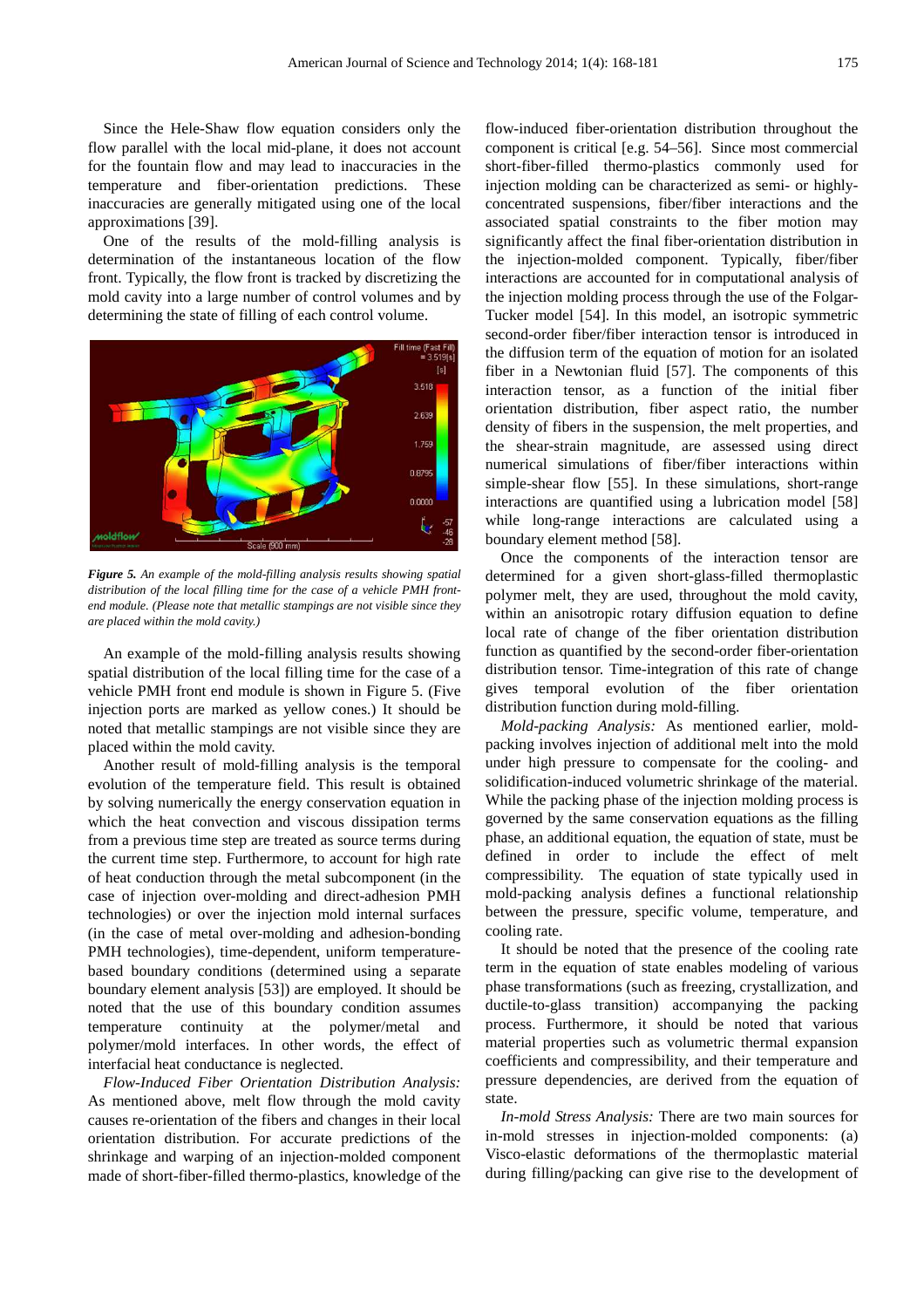the so-called "*flow-induced*" in-mold stresses; and (b) Restrictions to the (often inhomogeneous) cooling- and solidification-induced shrinkage of the polymer due to the mold walls and the applied packing pressure may lead to the generation of the so-called "*thermally- and pressureinduced*" in-mold stresses. It is generally assumed that the flow-induced in-mold stresses are relatively small and that they are readily relieved while the component resides in the mold at high temperatures prior to ejection. Consequently, they are typically neglected in an in-mold stress analysis. As far as the thermally- and pressure-induced in-mold stresses are concerned, they have been extensively investigated computationally [e.g. 59–68]. These investigations clearly revealed the effects of mold-wall constraints and thermo-plastic material properties on the extent and distribution of the in-mold stresses.

Computation of the in-mold stresses entails the knowledge of high-fidelity material models (in particular, the time-dependent portion of the material model). This is related to the fact that as the injection-molded component begins to cool inside the mold, the relaxation time of the thermo-plastic material starts to increase and to approach the in-mold component resident time. Due to the small magnitude of the attendant in-mold strains, the thermoplastic material behavior can be satisfactorily represented using an anisotropic linear thermo-visco-elastic material model [e.g. 69, 70]. Typically, within such models, the viscous portion of the material response assumes interchangeability between the time and temperature effects. In other words, materials are assumed to be *thermorheologically simple*. It should be noted that this assumption may not be fully justified in the case of shortfiber-filled polymers used in PMH structures. For amorphous polymers, this time/temperature interchangeability is generally represented using the WLF equation [71]. On the other hand, for semi-crystalline materials, this interchangeability is based on an Arrheniustype expression [e.g. 1].

As established above, since the thermo-plastic material used in PMH components is typically filled with short fibers and the flow causes the orientation distribution function to deviate from a random one, the material locally behaves anisotropically. To quantify anisotropic aspects of the material behavior from the knowledge of the polymeric melt and fiber properties as well as from the knowledge of the fiber orientation distribution function, one typically employs one of the micro-mechanics based homogenization procedures. A brief discussion of these procedures is presented in the next section.

Once the appropriate material model has been constructed, temporal evolution of the in-mold stresses can be determined by carrying out a time-dependent thermo- /visco-elastic structural analysis. Within this analysis, the temperature field is imported from the filling and packing analyses.

To simplify in-mold stress analysis, the following

assumptions/simplifications are typically used: (a) throughthe-wall-thickness normal stress is locally constant in the through-the-thickness direction; (b) as long as through-thewall-thickness normal stress is compressive, the injected polymer is considered to be in contact with the metal subcomponent/mold; (c) locally, a component is fully constrained within the mid-plane and, hence, the only nonzero strain component is the one in the through-thethickness direction; and (d) metallic subcomponent/mold are assumed to be rigid.

The in-mold stress analysis is typically carried out under the following stress-based boundary conditions:

- (a) When the component resides in the mold and the injected material contains both a solid outer-layer and a liquid core, the through-the-thickness normal stress is set equal to the negative fluid pressure; or
- (b) When the component resides in the mold and the injected material has completely solidified, the component may either be in contact with the metal subcomponent/mold or be separated from it. In the first case, the through-the-thickness normal stress is determined using the condition that the average through-the-thickness normal strain is zero. In the latter case, the through-the-thickness normal stress is set to zero.

*Micro-Mechanics-based Derivation of the Effective Material Properties:* As established earlier, glass-filled polymeric materials used in PMH components become anisotropic during mold-filling due to flow-induced changes in the (initially random) orientation distribution of the fibers. Typically, micromechanics-based homogenization models are utilized to derive (anisotropic) elastic and thermo-elastic properties of fiber-filled thermoplastic materials used in PMH technologies from the knowledge of the properties of the constituent fiber and matrix materials and the known fiber-orientation distribution function [72]. It is generally assumed that the injection-molded material is transversely isotropic, i.e. its properties are equal in the transverse and the through-thethickness directions. Consequently, the elastic response of such materials is defined by five (temperature-dependent) elastic moduli while the thermo-elastic response is defined in terms of two (longitudinal and transverse) linear coefficients of thermal expansion.

The (homogenized and isotropic) elastic and thermoelastic properties of fiber-filled thermoplastics are typically assessed using the following two-step micro-mechanics procedure: (a) first, the properties of a material, in which the fibers are perfectly aligned, are assessed using a homogenization scheme within which the material at hand is considered as an aggregate of discrete constituent materials [e.g. 72, 73]; and (b) next, an orientation averaging procedure is applied to include the effect of the attendant fiber-orientation distribution on the effective elastic and thermo-elastic material properties [e.g. 74].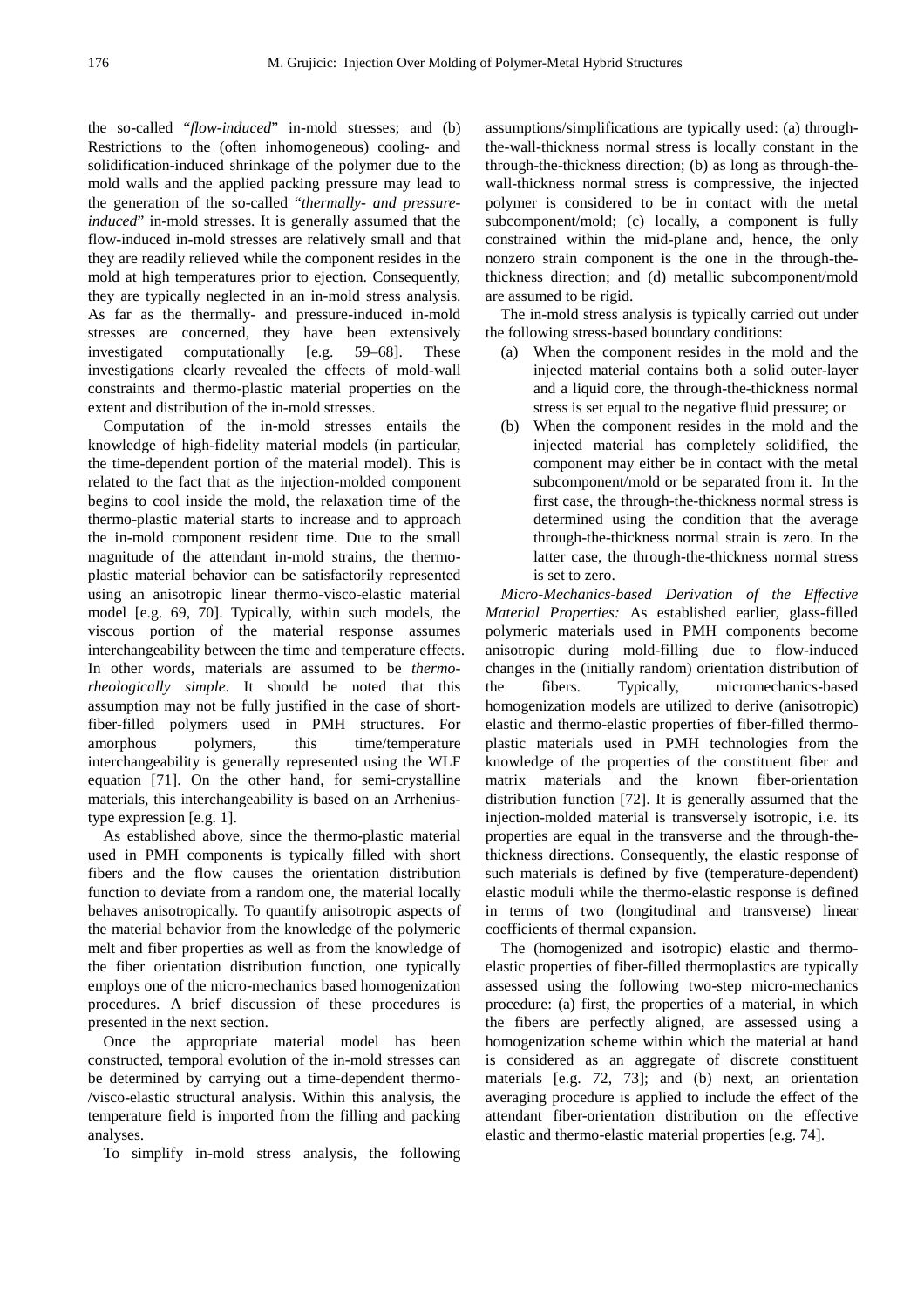## 4.3. Ejected-Component Shrinkage and Warping Analysis

While the injection-molded material resides in the mold, it is constrained and cannot distort. However, after ejection, the component can undergo shrinkage and warping. On the other hand, in the case of an ejected PMH component, the thermo-plastics subcomponent remains somewhat constrained by its adhesion to the steel subcomponent/stamping.

The same thermo-visco-elastic structural mechanics analysis used to determine in-mold stresses is often employed in order to analyze shrinkage and warping of a polymeric-subcomponent (in the case of metal overmolding or adhesive-bonding-based PMH technologies) or hybridized subcomponent (in the case of injection overmolding and direct-adhesion-based technologies) after ejection from the injection-molding mold. Since the shrinkage/warping analysis is generally not carried out within the mold-filling analysis but rather within a separate structural mechanics finite-element program, the spatial (including through-the-thickness) variations in thermomechanical material properties (a material-model definition) and the in-mold stresses (initial conditions) have to be imported from the injection molding process analysis (where they were originally computed). After the part is ejected from the mold, no external loads are applied to it and, hence, the following boundary conditions are employed: (a) six (three translational and three rotational) degrees of freedom of one of the ejected component material points are constrained in order to prevent uncontrolled rigid body motion of the component; and (b) zero-traction boundary conditions are applied over the ejected-component surfaces.

#### 4.4. PMH Component Structural Analysis

The ejected (warped) PMH component, after cooling to room temperature, is subjected to a series of structural (quasi-static and dynamic) finite-element analyses in order to validate its functionality and assess its mass efficiency. This is typically done by comparing the performance of the PMH component against the performance of the corresponding all-metal component, the PMH component is intended to replace. An example of the results obtained in such analyses involving an idealized load-bearing BIW component  $[10]$  is displayed in Figures  $6(a)$ – $(f)$ .

The all-metal rendition of this component (used as a control) consists of a flanged U-shaped stamping and a cover plate (spot-welded) along the length of the flanges, Figure 6(a). Within the finite-element analysis employed, each spot weld is modeled as a kinematic constraint distributed over a circular region (corresponding to the spot-weld size) of the contacting surfaces. The resultant closed-box configuration generally provides a good combination of compressive, bending and torsional stiffnesses and strengths but, in the case of the all-steel construction, the weight of the component is relatively high.

To form a PMH rendition of the simplified load-bearing BIW component, the all-metal control is modified in the following way: (a) the cover plate is eliminated; and (b) a plastic insert consisting of an overlay (mates with the interior of the U-shape channel) and a series of *"cross"* ribs is added. To ensure that the plastic insert will not be affected by welding of the U-shape channel ends to the BIW structure, the length of the insert is set to 80% of the U-shape channel length and the insert is centered relative to the channel lengthwise. The resulting configuration of the PMH component is shown in Figure 6(b). Within the finite element analysis of the PMH component, adhesion between the metal and the polymer is simulated using specialized cohesive elements which, through the use of normal and tangential traction-separation relations, enable modeling of the initial loading, the initiation of interfacial damage, damage-induced adhesion stiffness/strength degradation and the propagation of damage leading to eventual decohesion of the adhering surfaces, e.g. [1].

To validate functional performance of the PMH component under quasi-static loading conditions, the control and the PMH component are each subjected to four basic loading modes: (a) longitudinal (i.e. *x*-axis) compression. Figure  $6(c)$ ; (b) bending about the first transverse (i.e. *y*-axis) direction, Figure 6(d); (c) bending about the second transverse (i.e. *z*-axis) direction, Figure 6(e); and (d) twisting about the longitudinal (i.e. *x*-axis) direction, Figure 6(f). It should be noted that in Figures  $6(c)$ –(f), the four deformation modes are displayed only for the PMH component, for brevity. Structural mass efficiency of the PMH component is assessed by comparing massnormalized load and torque peak values between the control and the PMH component. An example of such a comparison is given in Figures  $7(a)$ –(b). The results displayed in Figures  $7(a)$ –(b) suggest that the PMH component outperforms its all-steel counterpart relative to *x*-compression and *z*-bending load-bearing resistances while the two are on par relative to their *y*-bending and *x*torsion strengths.



*Figure 6. Structural analysis of the PMH component: (a) all-metal control; (b) PMH component; (c) axial compression; (d) bending about first transverse direction; (e) bending about second transverse direction; and (f) twisting about the longitudinal direction.*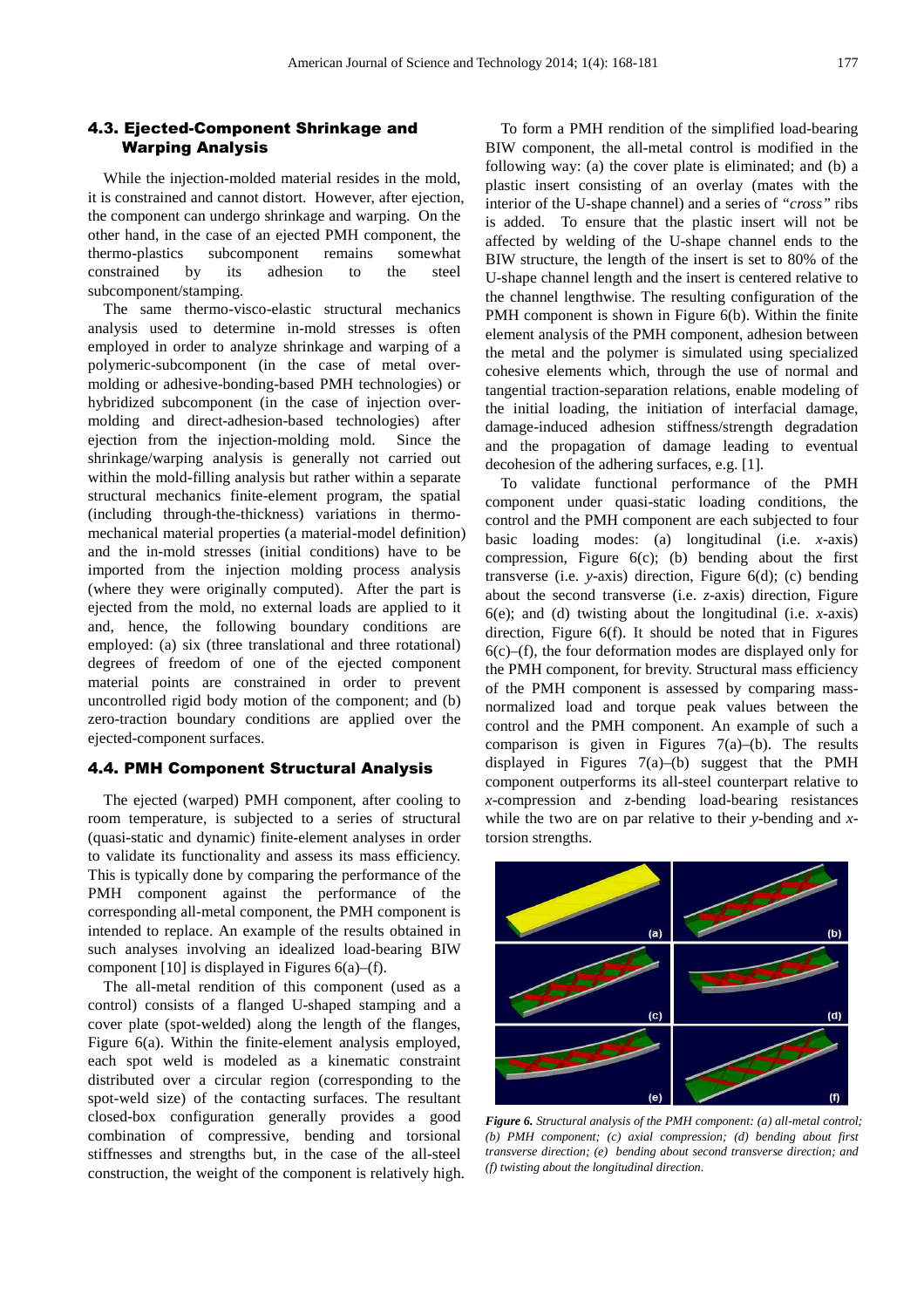

*Figure 7. Typical results pertaining to: (a) mass-normalized force vs. displacement; and (b) mass-normalized torque vs. torsion angle for the all-steel (control sample) and PMH component (experimental sample) used for validation of the PMH-component functionality/utility.* 

# 5. Discussion

When selecting among the previously overviewed PMH technologies for use in various automotive manufacturing applications, consideration is given to the total-life-cycle (*TLC*) of the PMH component in question as well as the TLC of the vehicle. The TLC PMH technology selection approach differs from the more conventional manufacturing-process selection approach [e.g. 7, 75, 76] which primarily emphasizes issues related to the component function and performance. The TLC approach, on the other hand, considers the potential consequences and ramifications associated with the PMH technology selection to various stages of the vehicle manufacturing process chain, vehicle performance and durability (while in service), as well as the analysis of various End-of-the-Lifeof-the-Vehicle (*ELV*) issues (e.g. disassembly, suitability of the material(s) for shredding, and segregations, potential for economic recycling, etc.). A schematic of the major stages in the life of a BIW component for which the PMH technology is being selected (using the TLC approach) is

depicted in Figure 8. When considering potential consequences of the PMH technology selection relative to the automotive BIW manufacturing process chain, one of the key issues is compatibility of the selected PMH technology with the main manufacturing-process steps which include: (a) metal-subcomponent manufacturing by stamping in the process shop; (b) PMH component or thermoplastic sub-component manufacturing in the injection-molding shop; (c) BIW construction by various joining processes in the body shop; and (d) BIW pretreatment and painting in the paint shop. It should be noted that, as indicated in Figure 8, bolt-on (i.e. non-structural) and load-bearing (i.e. structural) BIW components have somewhat different manufacturing history. These differences are caused by the fact that, since structural components are integrated into the BIW frame in the body shop, they have to pass through (and be compatible with the requirements of) the paint shop. On the other hand, it is not necessary for bolt-on components to pass through the paint shop since they can be directly attached to the painted BIW frame in the assembly shop.



*Figure 8. Key life-cycle stages for a typical PMH automotive BIW component.*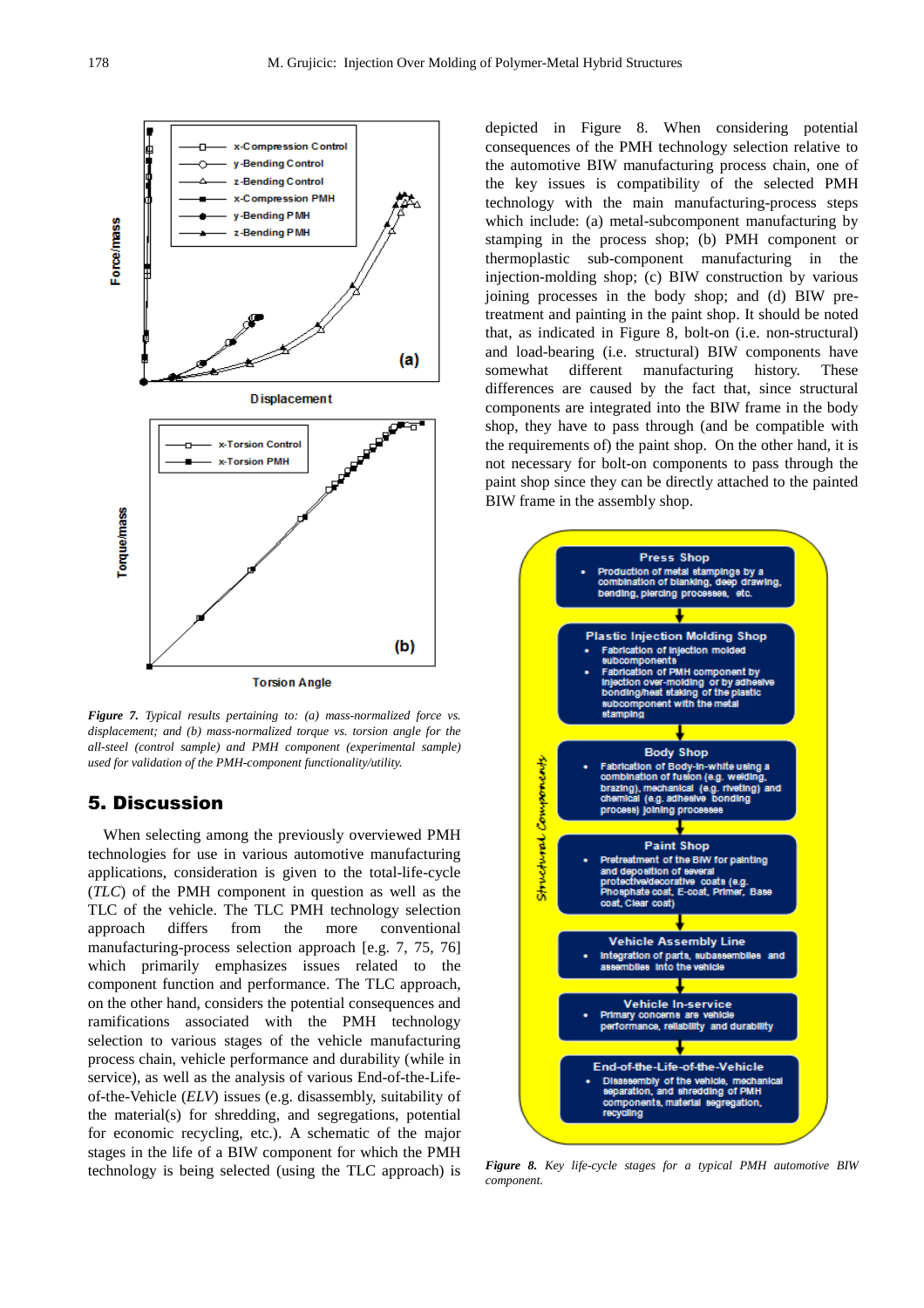As an example of a BIW manufacturing process chain requirement for the PMH technology, one may take the case of selection of the material for the polymeric subcomponent. In the body shop, the key functional requirement for the polymeric sub-component material is its ability to withstand welding-induced high-temperature exposures. On the other hand, the main functional requirements for the polymeric sub-component material relative to its compatibility with the BIW paint shop deal with the ability of the selected material to withstand mechanical, thermal and chemical attacks without degrading and without contaminating the paint baths.

# 6. Conclusions

In this chapter, a comprehensive overview has been provided of the key aspects of injection over-molding technologies used in automotive BIW structural applications. Specifically, the following aspects of injection-molding technologies have been discussed: (a) fundamental concepts related to synergistic polymer/metal interactions; (b) classification of the technologies; (c) basics of polymer/metal adhesion and load transfer; (d) application of computational engineering methods and tools for process and product-performance simulations; and (e) compatibility of different injection-molding PMH technologies with the automotive BIW manufacturing process chain. It has been argued that, while the utilization of the PMH technologies in the manufacture of automotive BIW may yield benefits related to lower vehicle weight, improved fuel economy and cost, vehicle end-of-life issues must be considered when selecting these technologies. Specifically, increasing emphasis on sustainability, dwindling material supplies, increasing producer responsibility, product take-back legislations, and marketing of recycled material-content claims, require consideration of the issues such as product refurbishment, product dis-assembly, materials extraction and procurement, and end-of-life product management.

#### References

- [1] Grujicic M, Sellappan V, Arakere G, Seyr N, Erdmann M. Computational Feasibility Analysis of Direct-Adhesion Polymer-To-Metal Hybrid Technology for Load-Bearing Body-In-White Structural Components. J Mater Process Tech, 2008; 195: 282–298.
- [2] Grujicic M, Sellappan V, Omar MA, Seyr N, Obieglo A, Erdmann M, Holzleitner J. An Overview of the Polymer-to-Metal Direct-Adhesion Hybrid Technologies for Load-Bearing Automotive Components. J Mater Process Tech, 2008; 197: 363–373.
- [3] Grujicic M, Arakere G, Pisu P, Ayalew B, Seyr N, Erdmann M. Application of Topology, Size and Shape Optimization Methods in Polymer Metal Hybrid Structural Lightweight Engineering. Multidisc Model Mater Struc, 2008; 4: 305– 330.
- [4] Grujicic M, Sellappan V, Mears L, Xuan X, Seyr N,

Erdmann M, Holzleitner J. Selection of the Spraying Technologies for Over-Coating of Metal-Stampings with Thermo-Plastics for Use In Direct-Adhesion Polymer Metal Hybrid Load-Bearing Component. J Mater Process Tech, 2008; 198: 300–312.

- [5] Grujicic M, Pandurangan B, Bell WC, Daqaq M, Ma L, Seyr N, Erdmann M, Holzleitner J. A Computational Analysis and Suitability Assessment of Cold-Gas Dynamic Spraying of Glass-Fiber Reinforced Poly-Amide 6 for Use in Direct-Adhesion Polymer Metal Hybrid Automotive Components. Appl Surf Sci, 2008; 254: 2136–2145.
- [6] Grujicic M, Sellappan V, Pandurangan B, Li G, Seyr N, Erdmann M, Holzleitner J. Computational Analysis of Injection-Molding Residual-Stress Development in Direct-Adhesion Polymer-to-Metal Hybrid Body-In-White Components. J Mater Process Tech, 2008; 203: 19–36.
- [7] Grujicic M, Sellappan V, Arakere G, Seyr N, Obieglo A, Erdmann M, Holzleitner J. The Potential of a Clinch-Lock Polymer Metal Hybrid Technology for Use in Load-Bearing Automotive Components. J Mater Eng Perform, 2009; 18: 893–902.
- [8] Grujicic M, Sellappan V, He T, Seyr N, Obieglo A, Erdmann M, Holzleitner J. Total Life-Cycle Based Materials Selection for Polymer Metal Hybrid Body-In-White Automotive Components. J Mater Eng Perform, 2009; 18: 111–128.
- [9] Grujicic M, Sellappan V, Kotrika S, Arakere G, Obieglo A, Erdmann M, Holzleitner J. Suitability Analysis of a Polymer Metal Hybrid Technology Based on High-Strength Steels and Direct Polymer-to-Metal Adhesion for Use in Load-Bearing Automotive Body-In-White Applications. J Mater Process Tech, 2009; 209: 1877–1890.
- [10] Grujicic M, Sellappan V, Arakere G, Ochterbeck JM, Seyr N, Obieglo A, Erdmann M, Holzleitner J. Investigation of a Polymer Metal Inter-locking Technology for use in Loadbearing Automotive Components. Multidiscip Model Mater Struc, 2010; 6(1): 23–44.
- [11] Korson C, Stratton D. An Integrated Automotive Roof Module Concept: Plastic-Metal Hybrid and Polyurethane Composite Technology. Proceedings of the 5<sup>th</sup> SPE Annual Automotive Composites Conference; 2005 Sep 14 –15. Troy, MI. Newport, CT: Society of Plastics Engineers.
- [12] Zoellner OJ, and Evans JA, Plastic-Metal Hybrid. A New Development in the Injection Molding Technology*.* Annual Technical Conference of the Society of Plastics Engineers; 2002; San Francisco, CA. Newport, CT: Society of Plastics Engineers. p1–4.
- [13] Rosato D. 2007. Structurally Sound Plastic/Metal Hybrid Molding Emerging. Available at: http://www.omnexus.com/resources/editorials.aspx?id=1648 3. Accessed 2012 Aug 14.
- [14] Leaversuch RD. 2003. Plastic-Metal Hybrids Make Headway On and Off the Road. Available at: http://www.ptonline.com/articles/plastic-metal-hybridsmake-headway-on-and-off-the-road. Accessed 2012 Aug 9.
- [15] Recktenwald D. Advanced Adhesives Foster Hybrid Structures. Mach Des, 2005; 77(21): 124–126.
- [16] Awaja F, Gilbert M, Kelly G, Fox B, Pigram PJ. Adhesion of polymers. Prog Polym Sci, 2009; 34: 948–968.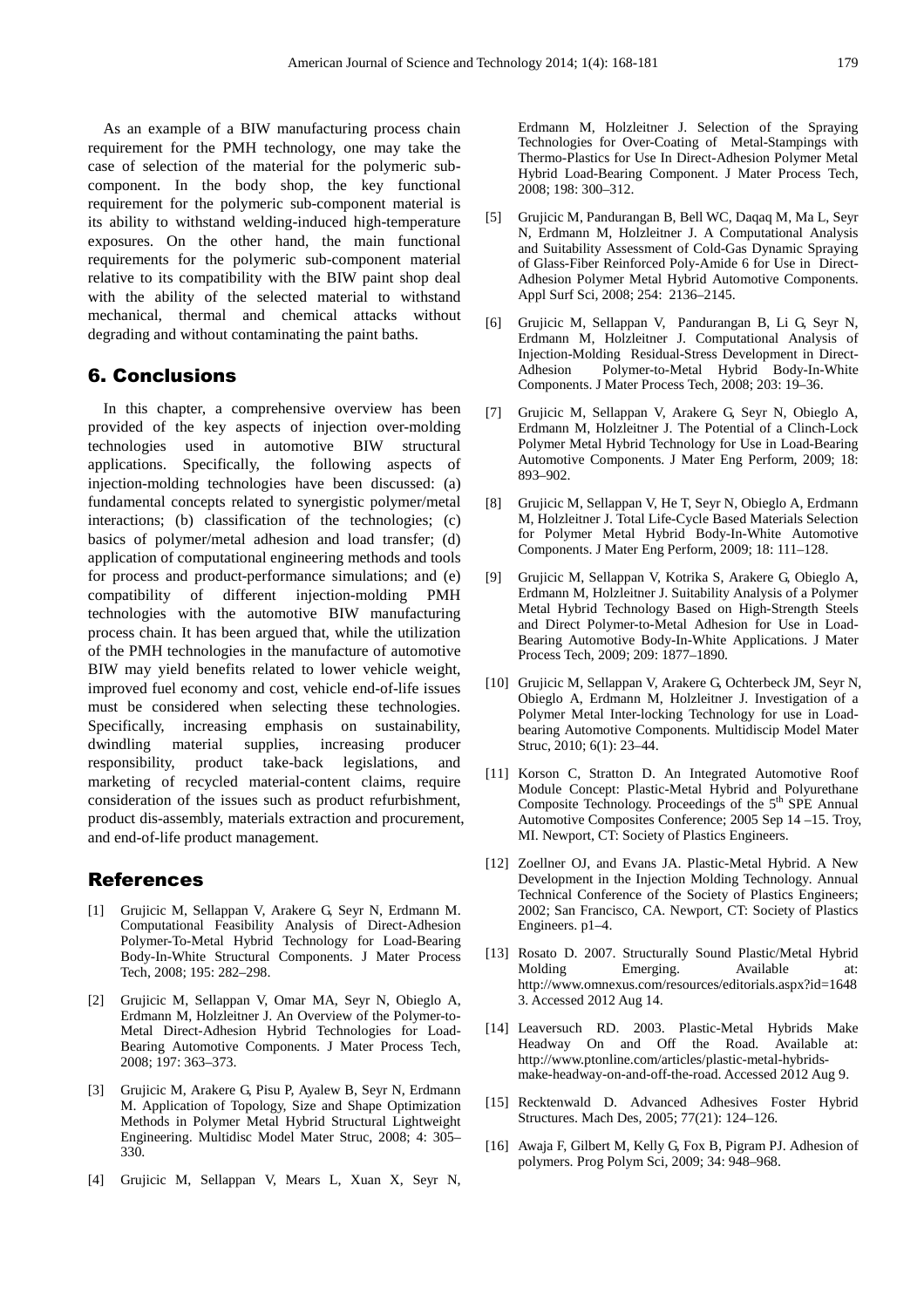- [17] Lucchetta G, Marinello F, Bariani PF. Aluminum sheet surface roughness correlation with adhesion in polymer metal hybrid overmolding. CIRP Ann–Manuf Techn, 2011; 60: 559–562.
- [18] Grujicic M, Sellappan V, Arakere G, Seyr N, Erdmann M. Computational Feasibility Analysis of Direct-Adhesion Polymer-To-Metal Hybrid Technology for Load-Bearing Body-In-White Structural Components. J Mater Process Tech, 2008; 195: 282–298.
- [19] Grujicic M, Sellappan V, Omar MA, Seyr N, Obieglo A, Erdmann M, Holzleitner J. An Overview of the Polymer-to-Metal Direct-Adhesion Hybrid Technologies for Load-Bearing Automotive Components. J Mater Process Tech, 2008; 197: 363–373.
- [20] Ramani K, Moriarty B. Thermoplastic Bonding to Metals via Injection Molding for Macro-Composite Manufacture. Polym Eng Sci, 1998; 38: 870–877.
- [21] Ramani K, Zhao W. The Evolution of Residual Stresses in Thermoplastic Bonding to Metals. Int J Adhes Adhes, 1997; 17(4): 353–357.
- [22] Ramani K, Tagle J. Process-Induced Effects in Thin-Film Bonding of PEKEKK in Metal-Polymer Joints. Polym composite, 1996; 17(6): 879–886.
- [23] Shah P. Adhesion of Injection Molded PVC to Silane Primed Steel [thesis]. Cincinnati (OH): University of Cincinnati; 2005.
- [24] Sasaki H, Kobayashi I, Sai S, Omoto T, Mori K*.* Direct Adhesion of Nylon Resin to Stainless Steel Plates Coated with Triazine Thiol Polymer by Electropolymerization During Injection-Molding. Jpn J Poly Sci Tech, 1998; 55(8): 470–476.
- [25] Erickson PW, Pleuddemann EP. Composite Materials 6. New York: Academic Press; 1974.
- [26] Pleuddemann EP. Silane Coupling Agents. New York: Plenum-Press; 1991.
- [27] Salladay J, Stevens J, *New Business Identification and Development*, Private Communication, October 2006.
- [28] Berry DH, Namkanisorn A. Fracture Toughness of a Silane Coupled Polymer-Metal Interface: Silane Concentration Effects. J Adhesion, 2005; 81: 347–370.
- [29] Mikulec M, "*Feasibility of Automotive Coatings Designed for Direct Adhesion to TPO Materials*," Annual Technical Conference of the Society of Plastics Engineers; 1997; Toronto. Newport, CT: Society of Plastics Engineers.
- [30] Kondos CA, Kahle CF II. Basecoats with Direct Adhesion to TPO. SAE Technical Paper 980708, 1998. Published: February 23, 1998. DOI:10.4271/980708.
- [31] Drummer D, Schmachtenberg E, Hülder G, Meister S.  $MK<sup>2</sup>$ —A novel assembly injection molding process for the combination of functional metal surfaces with polymer structures. J Mater Process Tech, 2010; 210: 1852–1857.
- [32] Marcus SA, inventor; Dow Chemical Company, assignee. Manufacture of Draw-Redraw Cans Using Steel Sheet Material Film Laminated or Extrusion Coated with a High Density Polyethylene Graft Co-polymer. US patent 4,452,375. 1984 June 5.
- [33] Borges MF, Amancio-Filho ST, dos Santos JF, Strohaecker TR, Mazzaferro JAE. Development of computational models to predict the mechanical behavior of Friction Riveting joints. Comp Mater Sci, 2012; 54: 7–15.
- [34] Moldflow Plastics Insight, Version 6.0, User Documentation. Moldflow Corporation. Framingham, MA, 2006.
- [35] Kamal MR, Kenig S. The Injection Molding of Thermoplastics Part I. Theoretical Model. Polym Eng Sci, 1972;12: 294–301.
- [36] Hieber CA, Shen SF. A Finite-element/Finite-difference Simulation of the Injection-molding Filling Process*.* J Non-Newton Fluid, 1980; 7: 1–32.
- [37] Chiang HH, Hieber CA, Wang KK. A Unified Simulation of the Filling and Postfilling Stages in Injection Molding Part 1. Formulation*.* Polym Eng Sci, 1991; 31: 116–124.
- [38] Kennedy P. Flow Analysis of Injection Molds. Munich: Hanser; 1995.
- [39] Crochet MJ, Dupret F, Verleye V. Injection Molding. In: Flow and Rheology in Polymer Composites Manufacturing. S. G. Advani, editor. Amsterdam: Elsevier; 1994. p 415–461.
- [40] Kietzmann CVL, Van Der Walt JP, Morsi YS. A Free-front tracking algorithm for a control-volume Hele-Shaw method*.* Int J Numer Meth Eng, 1998; 41: 253–269.
- [41] Gupta M, Wang KK. Fibers orientation and Mechanical Properties of Short-fiber-reinforced Injection-molded Composites: Simulation and Experimental Results*.* Polym Composite, 1993; 14: 367–381.
- [42] Walsh SF. Shrinkage and Warping Prediction for Injection Molded Components*.* J Reinf Plast Comp, 1993; 12: 769–777.
- [43] Givler RC, Crochet MJ, Pipes RB. Numerical Predictions of Fibers orientation in Dilute Suspensions*.* J Compos Mater, 1983; 17: 330–343.
- [44] Lipscomb GG II, Denn MM, Hur DU, Boger DV. The Flow of Fiber Suspensions in Complex Geometry*.* J Non-Newton Fluid, 1988; 26: 297–325.
- [45] Rosenberg J, Denn MM, Keunings R. Simulation of Nonrecirculating Flows of Dilute Fiber Suspensions*.* J Non-Newton Fluid, 1990; 37: 317–345.
- [46] Zheng R. Boundary Element Methods for some Problems in Fluid Mechanics and Rheology [dissertation]. Sydney (Australia): University of Sydney; 1991.
- [47] Phan-Thien N, Zheng R, Graham AL. The Flow of a Model Suspension Fluid past a Sphere. J Stat Phys, 1991; 62: 1173–1195.
- [48] Phan-Thien N, Graham AL. A New Constitutive Model for Fiber Suspensions: Flow Past a Sphere. J Rheol, 1991; 30: 44–57.
- [49] Altan MC, Güceri SI, Pipes RB. Anisotropic Channel Flow of Fiber Suspensions. J Non-Newton Fluid, 1992; 42: 65–83.
- [50] Tucker CL III. Flow Regimes for Fiber Suspensions in Narrow Gaps. J Non-Newton Fluid, 1991; 39: 239–268.
- [51] Chiang HH, Hieber CA, Wang KK. A unified simulation of the filling and postfilling stages in injection molding. Part I: Formulation. Polym Eng Sci, 1991; 31: 116–124.